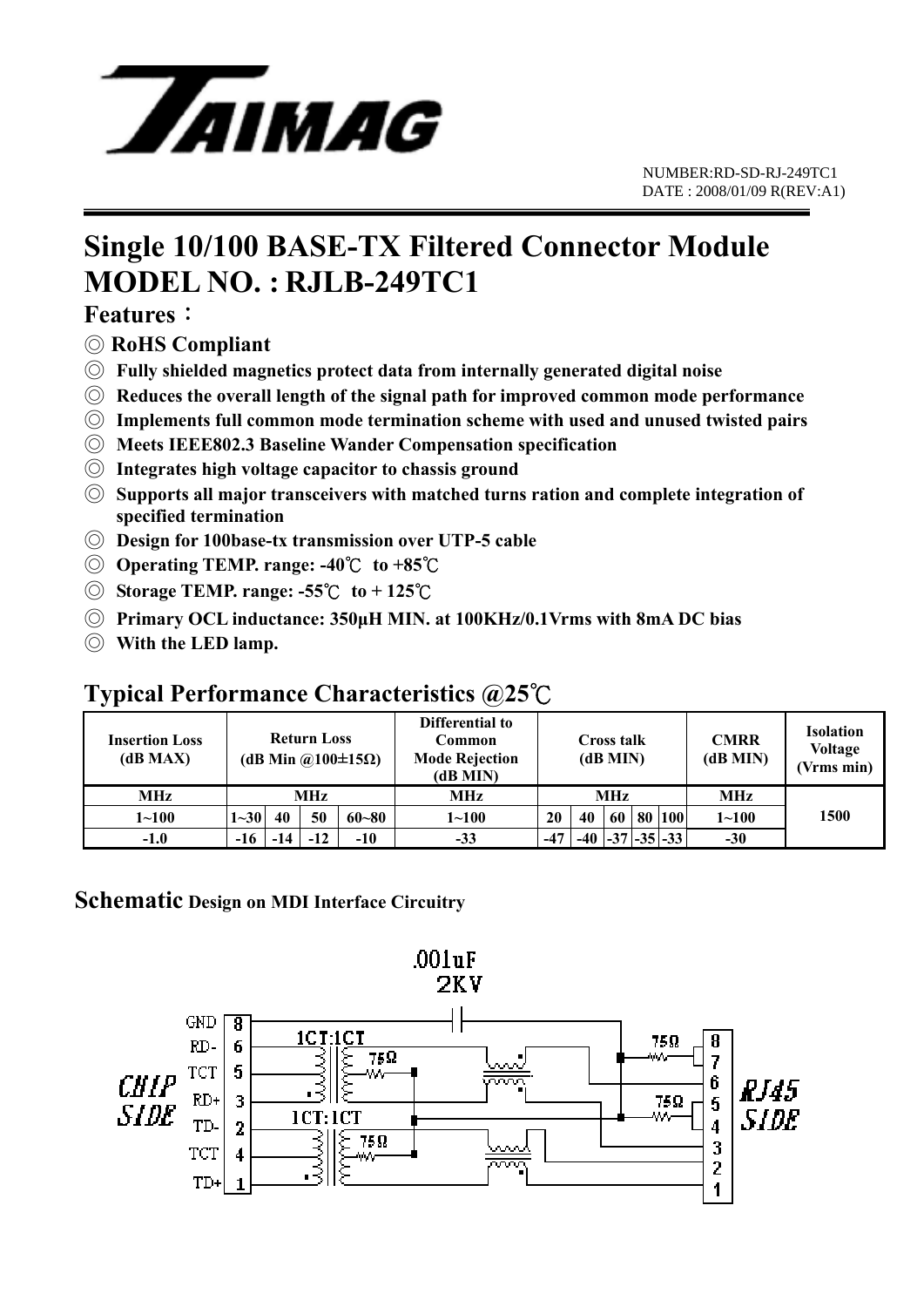

 NUMBER:RD-SD-RJ-249TC1 DATE : 2008/01/09 R(REV:A1)

## **MODEL NO. : RJLB-249TC1**

**Dimension:** mm TOLERANCE:  $\pm 0.15$  (unless otherwise specified)





Connector Marking

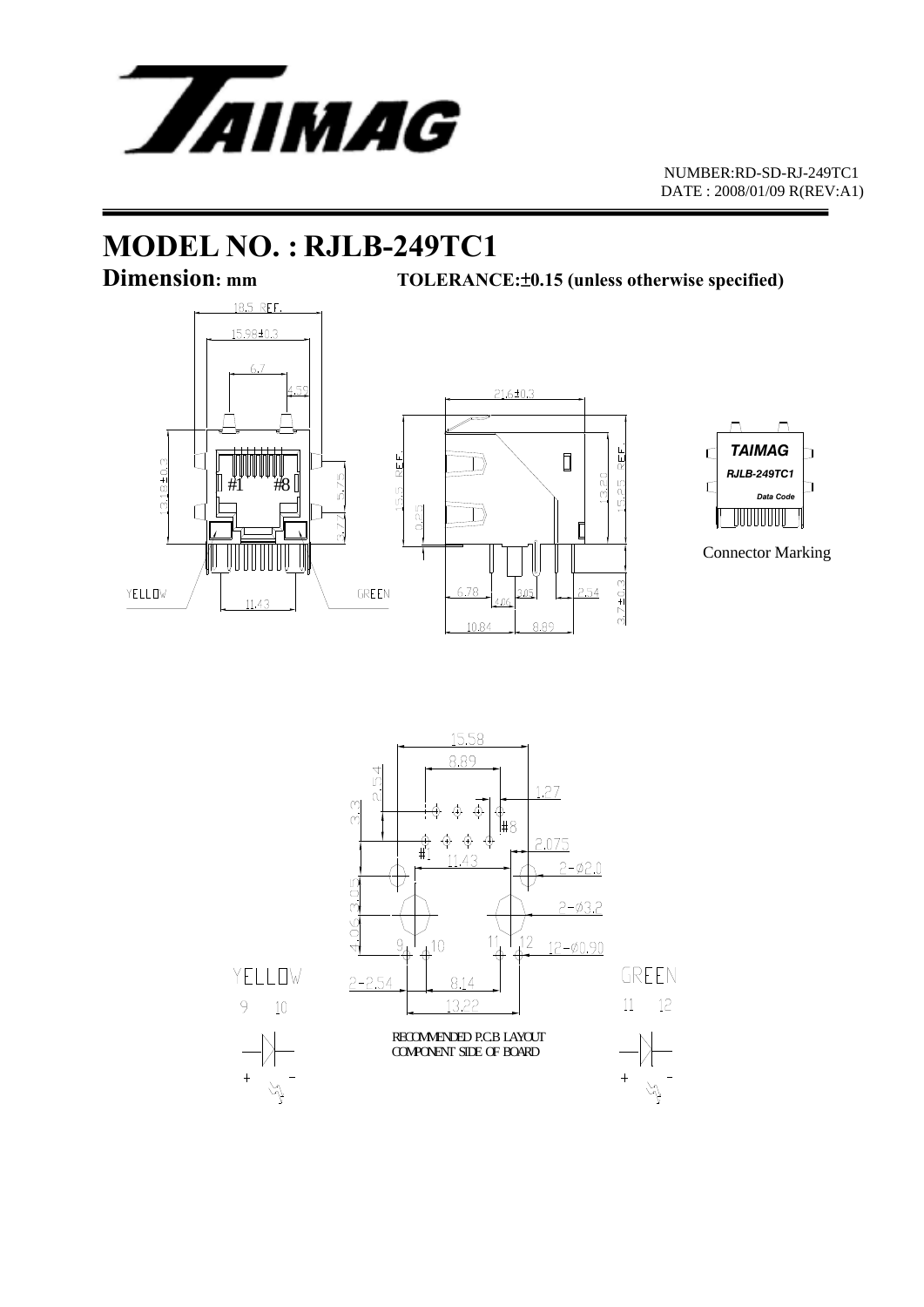

## **MODEL NO. : RJLB-249TC1 Ordering Information**



## **Requirements**:

| 1. Design and Construction |  |
|----------------------------|--|
|                            |  |

 **Product shall be of design, construction and physical dimensions specified on applicable product drawing.** 

 **2. Materials and Finish** 

 **A. Contact:** 

- **RJ Contact : Phosphor Bronze, Thickness=0.30mm Finish :Contact Area : 6μ"min. Gold over 50**μ**"min. Nickel**
- **RJ Joint Contact : SPCC, Thickness=0.30mm Finish : 80μ"min. Sn over 50**μ**"min. Nickel**
- **LED Joint Contact : SPCC, Thickness=0.50mm Finish : 80μ"min. Sn over 50**μ**"min. Nickel**

### **B. Plastic Part :**

- **(1) Set Housing : Thermoplastic, LCP, Black UL FILE NO. : E106764 Manufacturer : POLYPLASTICS CO LTD. Grade : E130i(d)(e) Flame Class : UL 94V-0**
- **(2) Insert : Thermoplastic, LCP, Black UL FILE NO. : E106764 Manufacturer : POLYPLASTICS CO LTD. Grade : E130i(d)(e) Flame Class : UL 94V-0**
- **(3) Spacer : Thermoplastic, LCP, Black UL FILE NO. : E106764 Manufacturer : POLYPLASTICS CO LTD. Grade : E130i(d)(e) Flame Class : UL 94V-0**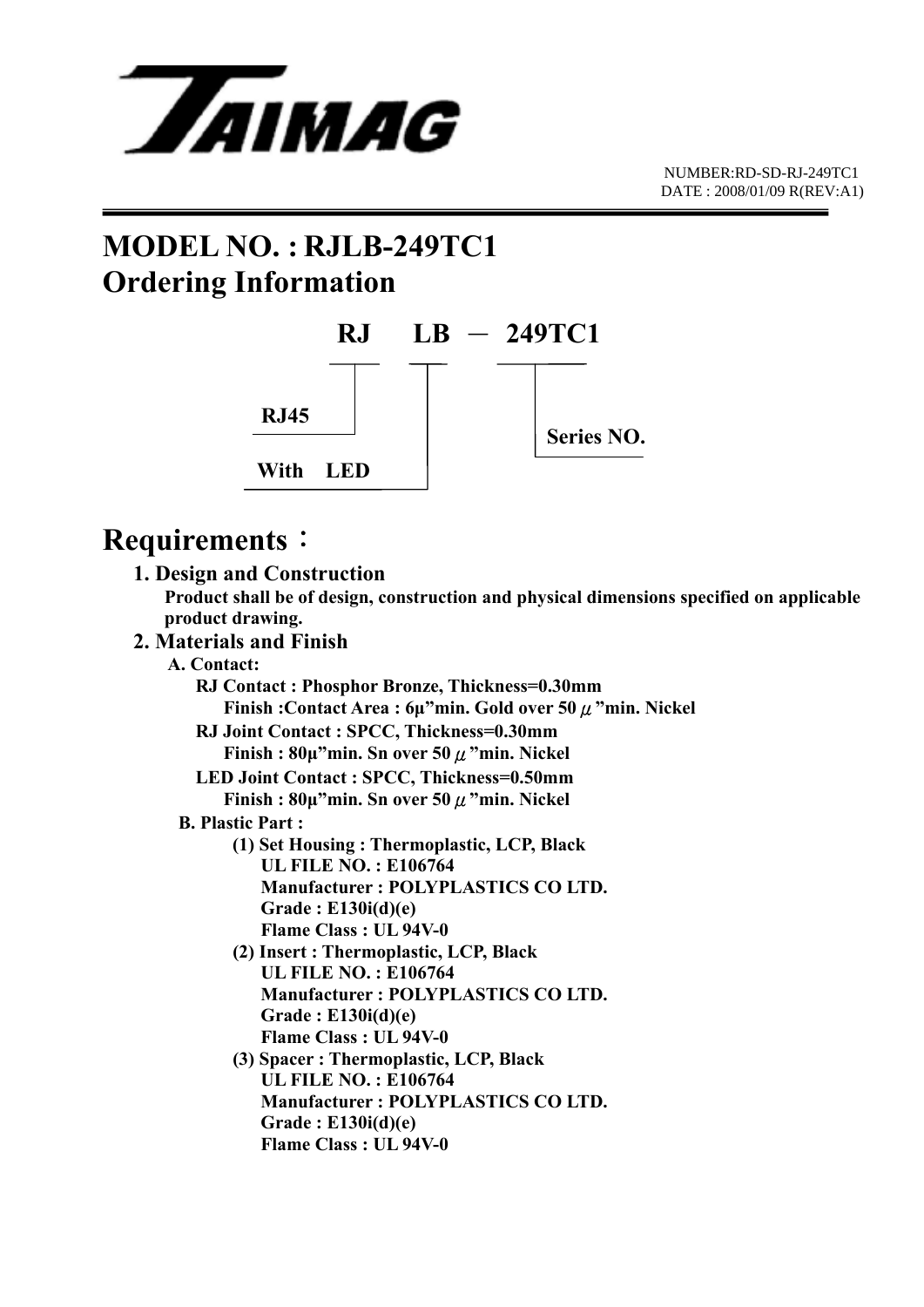

 NUMBER:RD-SD-RJ-249TC1 DATE : 2008/01/09 R(REV:A1)

# **MODEL NO. : RJLB-249TC1**<br>C. Shield Material :

 **Cartridge t=0.25mm 10**μ**"-20**μ**" Thick Nickel over Brass** 

### **D. LED Lamp**

 **(a) Lens Color : Transparent with color** 

- **(b) Emitted Color : Green & Yellow**
- **(c) View Angle : 60**∘
- **(d) Wave Length : Green 570nm ; Yellow 585nm**
- **(e) Forward Current / Reverse Voltage**:
	- **Green 30 mA /(5V) ; Yellow 20 mA /(5V)**
- **(f) Material : Green (GaP/GaP) ; Yellow (GaAsP/GaP)**

### 3. Ratings

- **(1) Voltage rating : 125 VAC**
- **(2) Current rating : 1.5A**

### **Durability :**

- **(1)1000 cycles with no function damage for RJ-45 . Abnormalities shall be present after the test.**
- **(2)Low Level Contact Resistance : ΔR=30mΩ maximum (final)**
- **(3)The sample should be mounted in the tester and fully mated and unmated 500 times per hour at the rate of 25mm/min.EIA-364-09C.**